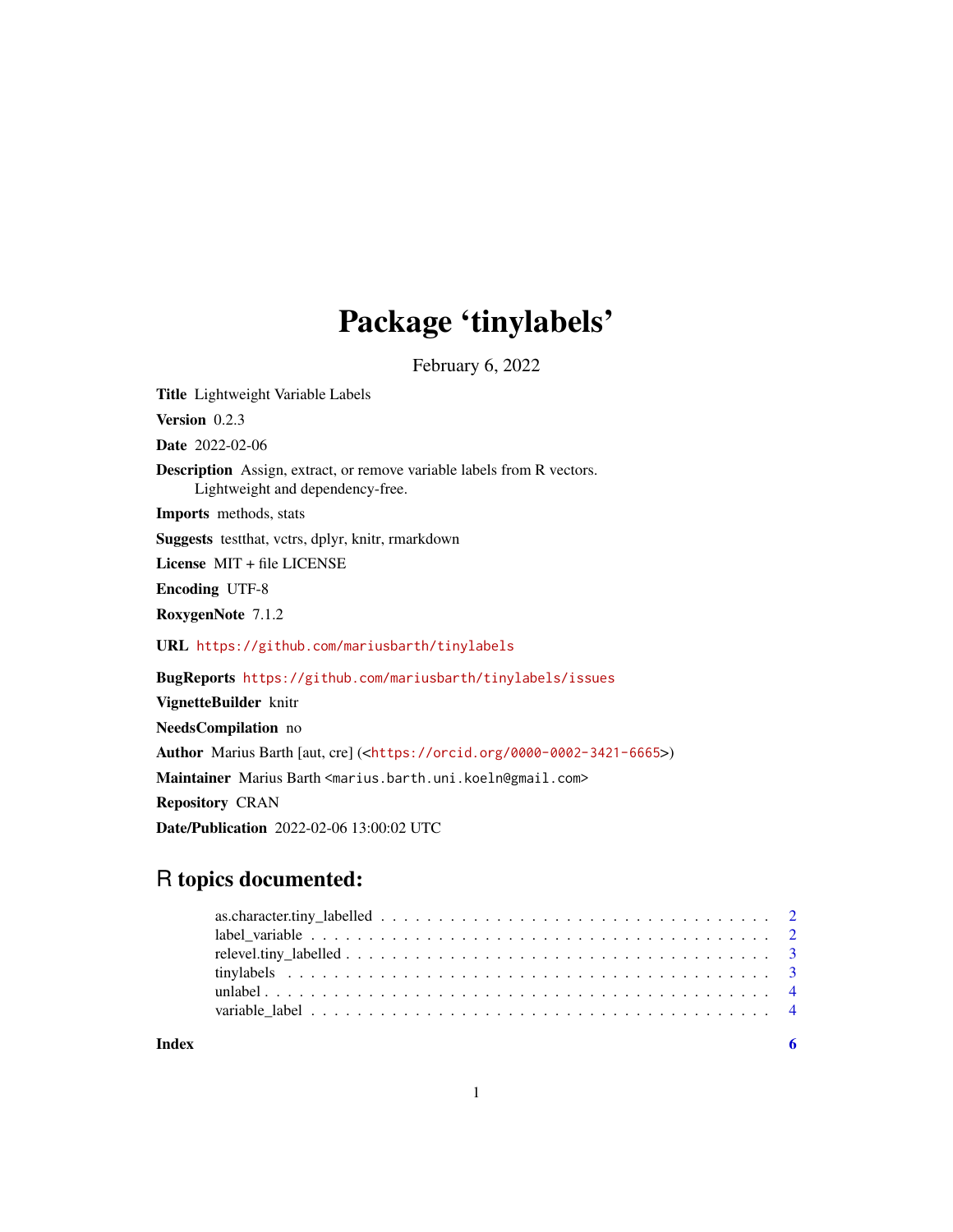```
as.character.tiny_labelled
```
*Conversion of Labelled Vectors*

#### Description

Functions to convert labelled vectors to other types, possibly keeping the variable label and the class attribute tiny\_labelled.

#### Usage

```
## S3 method for class 'tiny_labelled'
as. character(x, keep\_label = TRUE, ...)## S3 method for class 'tiny_labelled'
as.logical(x, keep_label = TRUE, ...)
## S3 method for class 'tiny_labelled'
as.integer(x, keep\_label = TRUE, ...)## S3 method for class 'tiny_labelled'
as.double(x, keep\_label = TRUE, ...)## S3 method for class 'tiny_labelled'
as.complex(x, keep\_label = TRUE, ...)
```
#### **Arguments**

| X          | Object to be coerced                                                                      |
|------------|-------------------------------------------------------------------------------------------|
| keep_label | Logical indicating whether the variable labels and class tiny labelled should<br>be kept. |
| $\cdots$   | Further arguments passed to methods                                                       |

<span id="page-1-1"></span>label\_variable *Label Variables Using Pipes*

#### Description

label\_variable() can be used to assign variable labels within a workflow using the tidyverse's pipe operator.

#### Usage

```
label_variable(x, ...)
```
label\_variables(x, ...)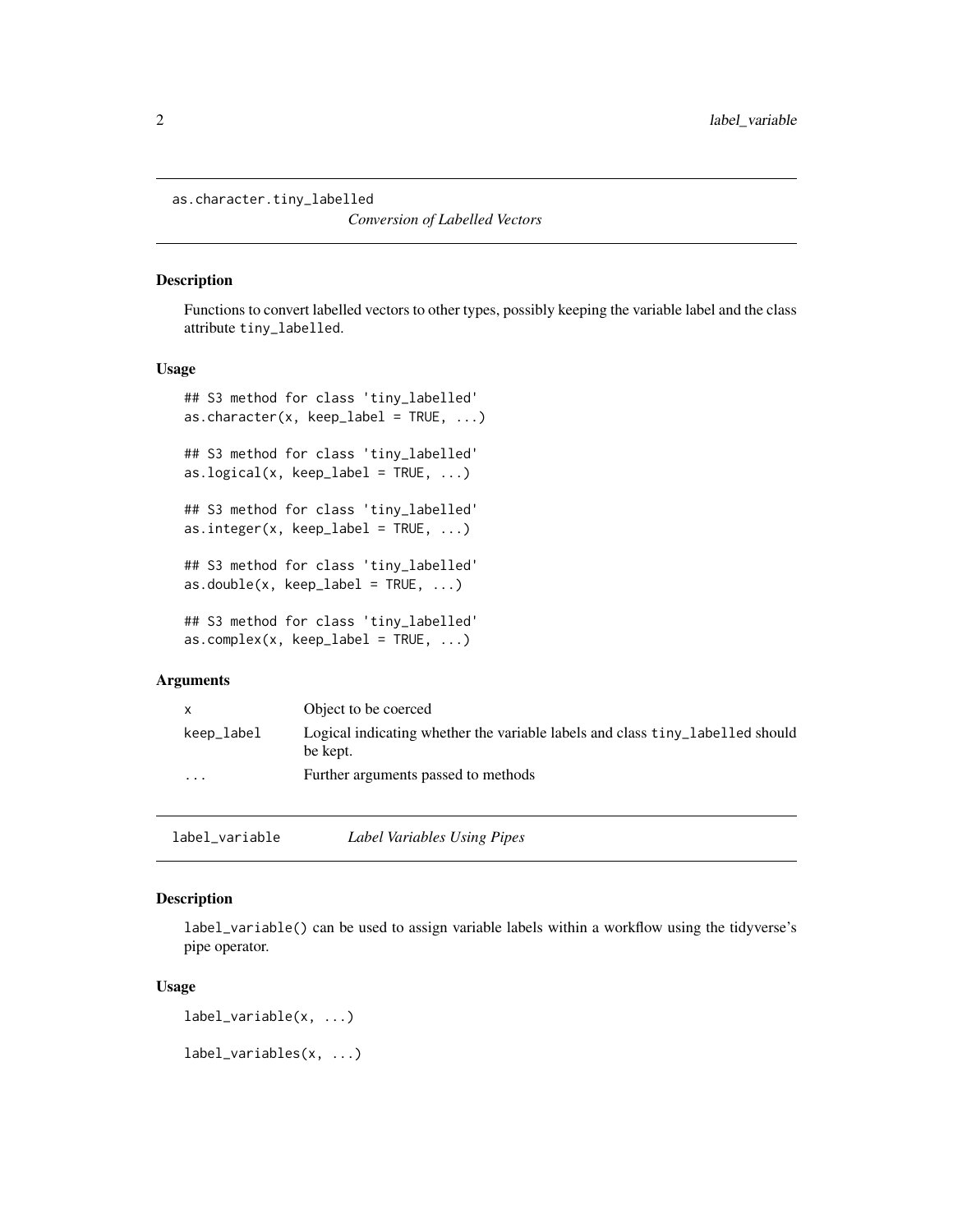#### <span id="page-2-0"></span>Arguments

| X | Either a vector or a data. frame.                                              |
|---|--------------------------------------------------------------------------------|
| . | Variable label(s) to be assigned. For data frames, these have to be name-value |
|   | pairs, see example.                                                            |

#### Examples

```
library(dplyr)
test <- npk %>%
 label_variable(N = "Nitrogen", P = "Phosphate")
variable_label(test)
```
relevel.tiny\_labelled *Reorder Levels of Labelled Factor*

#### Description

The levels of a factor are re-ordered so that the level specified by ref is first and the others are moved down. This is a copy from [relevel](#page-0-0) in the stats package, but preserves the label attribute and class tiny\_labelled.

#### Usage

## S3 method for class 'tiny\_labelled' relevel(x, ref, ...)

#### Arguments

| X   | an unordered factor.                     |
|-----|------------------------------------------|
| ref | the reference level, typically a string. |
| .   | additional arguments for future methods. |

| Lightweight Variable Labels<br>tinylabels |  |
|-------------------------------------------|--|
|-------------------------------------------|--|

#### Description

To learn more about tinylabels, take a look at the vignette: browseVignettes(package = "tinylabels")

#### Maintainer

Marius Barth (marius.barth.uni.koeln at gmail.com).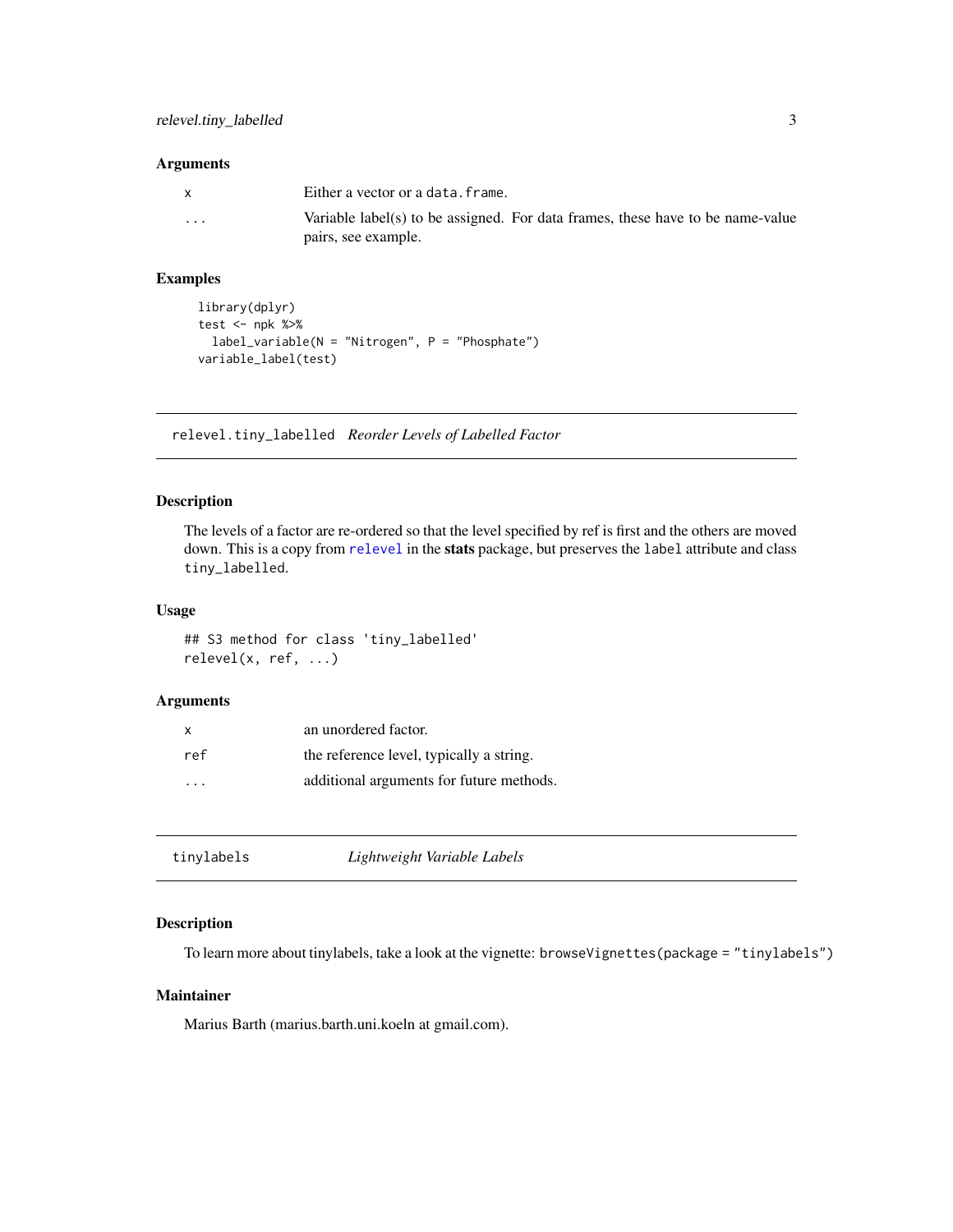<span id="page-3-0"></span>

#### Description

Remove [variable\\_labels](#page-3-1) from a labelled vector or from the columns of a data frame.

#### Usage

unlabel(x)

#### Arguments

x An R object.

#### Value

Object as x but without variable labels and with class tiny\_labelled removed.

variable\_label *Assign or Extract Variable Labels*

#### <span id="page-3-1"></span>Description

Assign or extract variable labels of a vector or the columns (i.e., vectors) of a data.frame.

#### Usage

```
variable_label(x, ...)
## Default S3 method:
variable_label(x, ...)
## S3 method for class 'data.frame'
variable_label(x, ...)
variable_label(x) <- value
## Default S3 replacement method:
variable_label(x) <- value
## S3 replacement method for class 'data.frame'
variable_label(x) <- value
variable_labels(x, ...)
variable_labels(x) <- value
```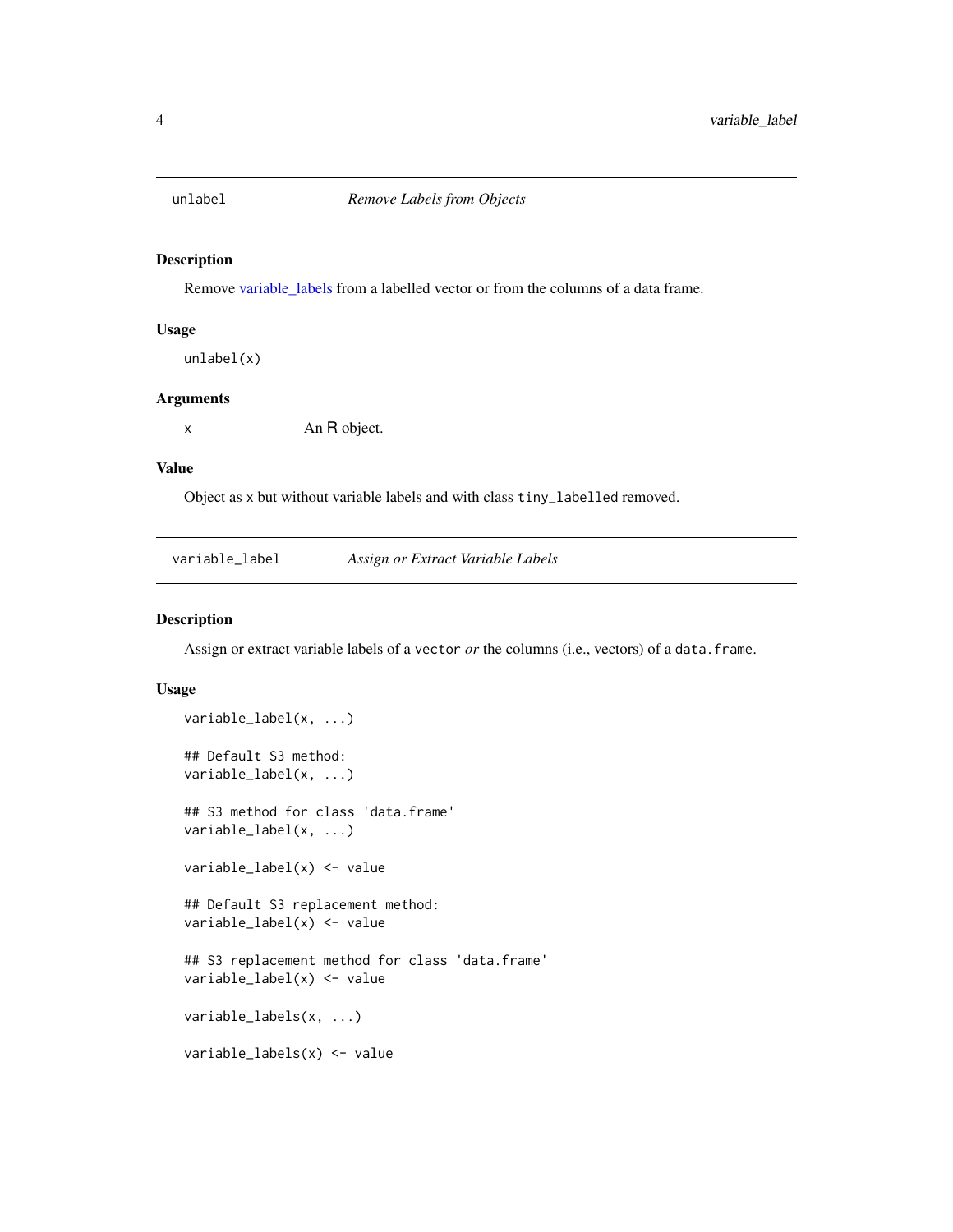#### <span id="page-4-0"></span>variable\_label 5

#### **Arguments**

| x        | Either a vector or a data. frame.                                                                                                                                                                                                                                                                                            |
|----------|------------------------------------------------------------------------------------------------------------------------------------------------------------------------------------------------------------------------------------------------------------------------------------------------------------------------------|
| $\cdots$ | Further arguments that may be passed to methods.                                                                                                                                                                                                                                                                             |
| value    | Character. The variable label(s) to be assigned. If variable label() is ap-<br>plied to a single vector, this should be a length-one argument. If applied to a<br>data. frame, value is required to be a named vector or a named list. NULL<br>elements of this name-value list are ignored. Check the examples for details. |

#### Value

For vectors, variable\_label() returns NULL or the variable label (typically of length one). For data frames, variable\_label() returns a named list where each column corresponds to a column of the data frame.

The assignment methods variable\_label()<- return the labelled object.

#### See Also

See [label\\_variable\(\)](#page-1-1) for an alternative that is compatible with the tidyverse's pipe operator.

#### Examples

```
# label a single vector
variable_label(letters) <- "The alphabet" # Assign
variable_label(letters) # Extract
# label some columns of a data frame:
variable_labels(npk) <- c( # Assign
 N = "Nitrogen"
  , P = "Phosphate"
 , K = "Potassium"
\lambdavariable_labels(npk) # Extract
# using a list on the right, character and expression can be mixed:
variable_labels(npk) <- list( # Assign
 N = "Nitrogen"
 , P = "Phosphate"
 , K = expression(italic(K))
\lambdavariable_labels(npk) # Extract
```